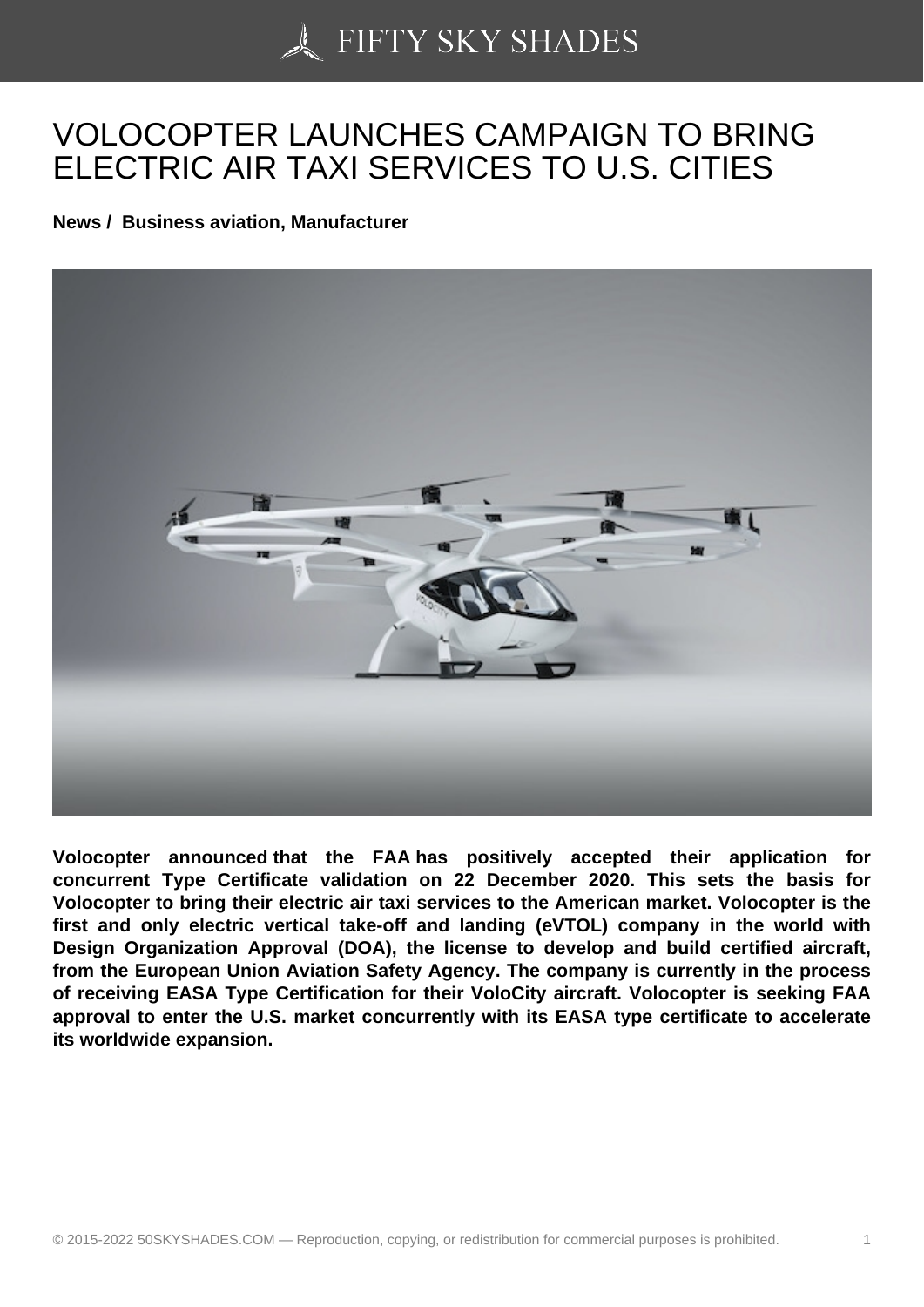Volocopter boasts ten years of full-scale aircraft testing experience, substantial international partnerships and investors, and an electric air taxi design fit for intra-city transport and certification. Through long-standing, fruitful relationships with cities like Singapore, Paris, and Dubai, Volocopter has already demonstrated their expertise in electric flight for inner-city mobility. Compared to other eVTOL players in the UAM industry, Volocopter is focused on promoting seamless, 100% electric mobility within congested cities.

"We are the 'Pioneer of Urban Air Mobility' and our accomplishments are setting the stage for more extensive adoption of UAM implementation by our industry. By focusing on a collaborative approach to success, we are bringing excellence, expertise, and experience to the table together with our partners, and with that, we are leading the way to bring urban air mobility to life in cities around the globe," said Florian Reuter, CEO of Volocopter. "From the beginning, we have considered the U.S. an important market for our services. Certification is the key to this market, and we are excited to begin the process of seeking approval from the FAA to introduce this innovative era of mobility not only in Europe and Asia but also in the U.S."

The VoloCity, Volocopter's electric air taxi, is designed to meet the highest aircraft safety standards and features the lowest noise development in the industry. Volocopter developed the VoloCity specifically to meet growing demand for better intra-city mobility in large cities like Los Angeles, New York City, San Francisco, and Washington D.C. among others. These air taxi services would promote local job opportunities, save people time, and reduce costs associated with spending hours in traffic by simply flying over it. Furthermore, Volocopter's business plan aims to provide scalable air taxi services at costs comparable to regular taxi services.

Volocopter is currently working with EASA on certification for commercial launch planned in the next 2-3 years. When Volocopter receives type certification approval from EASA, immediately followed by the FAA validation in this timeframe, they will be positioned to enter the electric air taxi market first and pave the way for the UAM industry to expand services globally.

By offering concurrent type certificate validation, the FAA gives aircraft manufacturers like Volocopter the opportunity to show that they are fulfilling the necessary requirements parallel to being certified by the primary authority of the company's current jurisdiction, e.g., EASA. This format promotes open communication about certification and safety qualifications internationally for aircraft like the VoloCity.

Volocopter is stepping into the spotlight to lead the UAM industry towards commercial electric air taxi services by orchestrating a complete UAM ecosystem with their innovative backend – the digital operating system VoloIQ, an open API platform for the UAM industry. This will benefit the entire industry with:

- optimal passenger experi[ence,](https://cts.businesswire.com/ct/CT?id=smartlink&url=https://www.youtube.com/watch?v=lw-CPfsoM8A&esheet=52362240&newsitemid=20210115005057&lan=en-US&anchor=a+complete+UAM+ecosystem&index=4&md5=00760aa647ab1d949901530c25320cd7)
- highest level of operational safety,
- partner integration for logistics, infrastructure, and suppliers,
- and productive regulator and city collaboration for implementing these services.